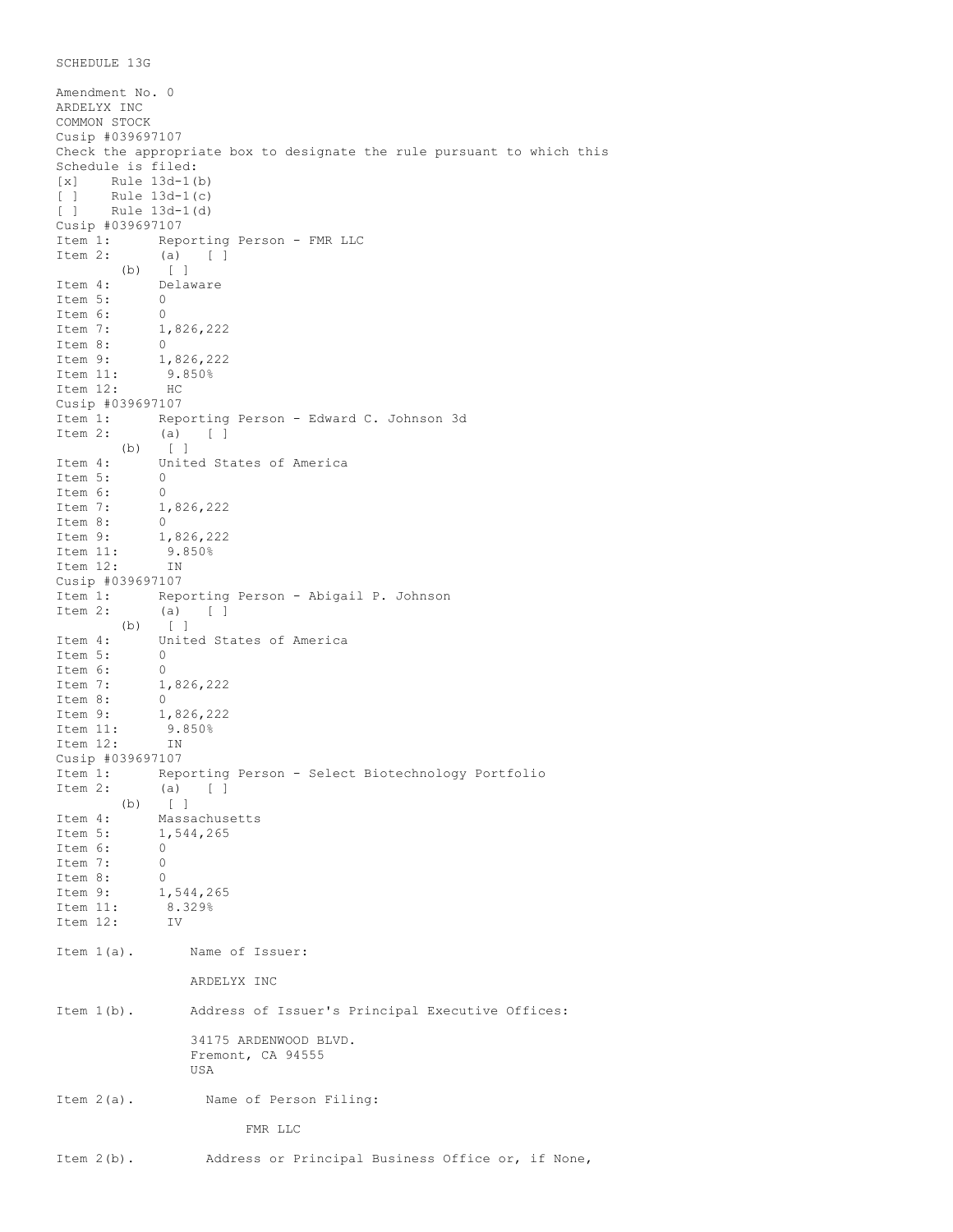245 Summer Street, Boston, Massachusetts 02210 Item 2(c). Citizenship: Not applicable Item 2(d). Title of Class of Securities: COMMON STOCK Item 2(e). CUSIP Number: 039697107 Item 3. This statement is filed pursuant to Rule 13d-1(b) or 13d-2(b) or (c) and the person filing, FMR LLC, is a parent holding company in accordance with Section 240.13d-1(b)(1)(ii)(G). (Note: See Exhibit A). Item 4. Ownership (a) Amount Beneficially Owned: 1,826,222 (b) Percent of Class: 9.850% (c) Number of shares as to which such person has: (i) sole power to vote or to direct the vote: 0 (ii) shared power to vote or to direct the vote: 0 (iii) sole power to dispose or to direct the disposition of: 1,826,222 (iv) shared power to dispose or to direct the disposition of: 0 Item 5. Ownership of Five Percent or Less of a Class. Not applicable. Item 6. Ownership of More than Five Percent on Behalf of Another Person. Not applicable. Item 7. Identification and Classification of the Subsidiary Which Acquired the Security Being Reported on By the Parent Holding Company. See attached Exhibit A. Item 8. Identification and Classification of Members of the Group. Not applicable. Item 9. Notice of Dissolution of Group. Not applicable. Item 10. Certifications.

By signing below I certify that, to the best of my knowledge and belief, the securities referred to above were acquired and are held in the ordinary course of business and were not acquired and are not held for the purpose of or with the effect of changing or influencing the control of the issuer of the securities and were not acquired and are not held in connection with or as a participant in any transaction having that purpose or effect.

Signature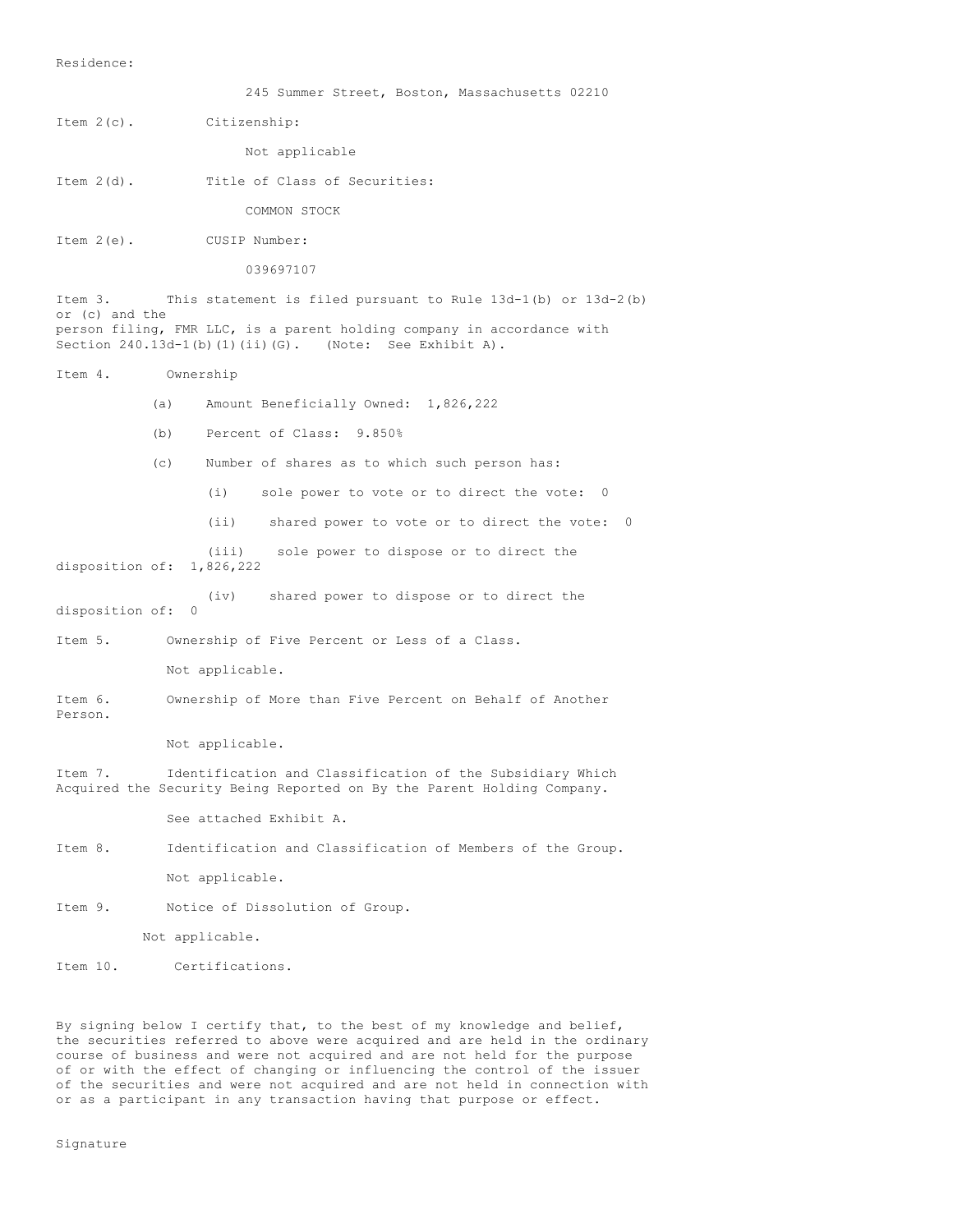After reasonable inquiry and to the best of my knowledge and belief, I certify that the information set forth in this statement is true, complete and correct.

February 13, 2015 Date

/s/ Scott C. Goebel Signature

Scott C. Goebel Duly authorized under Power of Attorney effective as of June 1, 2008, by and on behalf of FMR LLC and its direct and indirect subsidiaries\*

\* This power of attorney is incorporated herein by reference to Exhibit B to the Schedule 13G filed by FMR LLC on June 10, 2014, accession number: 0000315066-14-003512.

Exhibit A

Pursuant to the instructions in Item 7 of Schedule 13G, the following table lists the identity and Item 3 classification, if applicable, of each relevant entity that beneficially owns shares of the security class being reported on this Schedule 13G.

Entity ITEM 3 Classification FMR CO., INC \* IA

\* Entity beneficially owns 5% or greater of the outstanding shares of the security class being reported on this Schedule 13G.

Edward C. Johnson 3d is a Director and the Chairman of FMR LLC and Abigail P. Johnson is a Director, the Vice Chairman, the Chief Executive Officer and the President of FMR LLC.

Members of the family of Edward C. Johnson 3d, including Abigail P. Johnson, are the predominant owners, directly or through trusts, of Series B voting common shares of FMR LLC, representing 49% of the voting power of FMR LLC. The Johnson family group and all other Series B shareholders have entered into a shareholders' voting agreement under which all Series B voting common shares will be voted in accordance with the majority vote of Series B voting common shares. Accordingly, through their ownership of voting common shares and the execution of the shareholders' voting agreement, members of the Johnson family may be deemed, under the Investment Company Act of 1940, to form a controlling group with respect to FMR LLC.

Neither FMR LLC nor Edward C. Johnson 3d nor Abigail P. Johnson has the sole power to vote or direct the voting of the shares owned directly by the various investment companies registered under the Investment Company Act ("Fidelity Funds") advised by Fidelity Management & Research Company ("FMR Co"), a wholly owned subsidiary of FMR LLC, which power resides with the Fidelity Funds' Boards of Trustees. Fidelity Management & Research Company carries out the voting of the shares under written guidelines established by the Fidelity Funds' Boards of Trustees.

This filing reflects the securities beneficially owned, or that may be deemed to be beneficially owned, by FMR LLC, certain of its subsidiaries and affiliates, and other companies (collectively, the "FMR Reporters"). This filing does not reflect securities, if any, beneficially